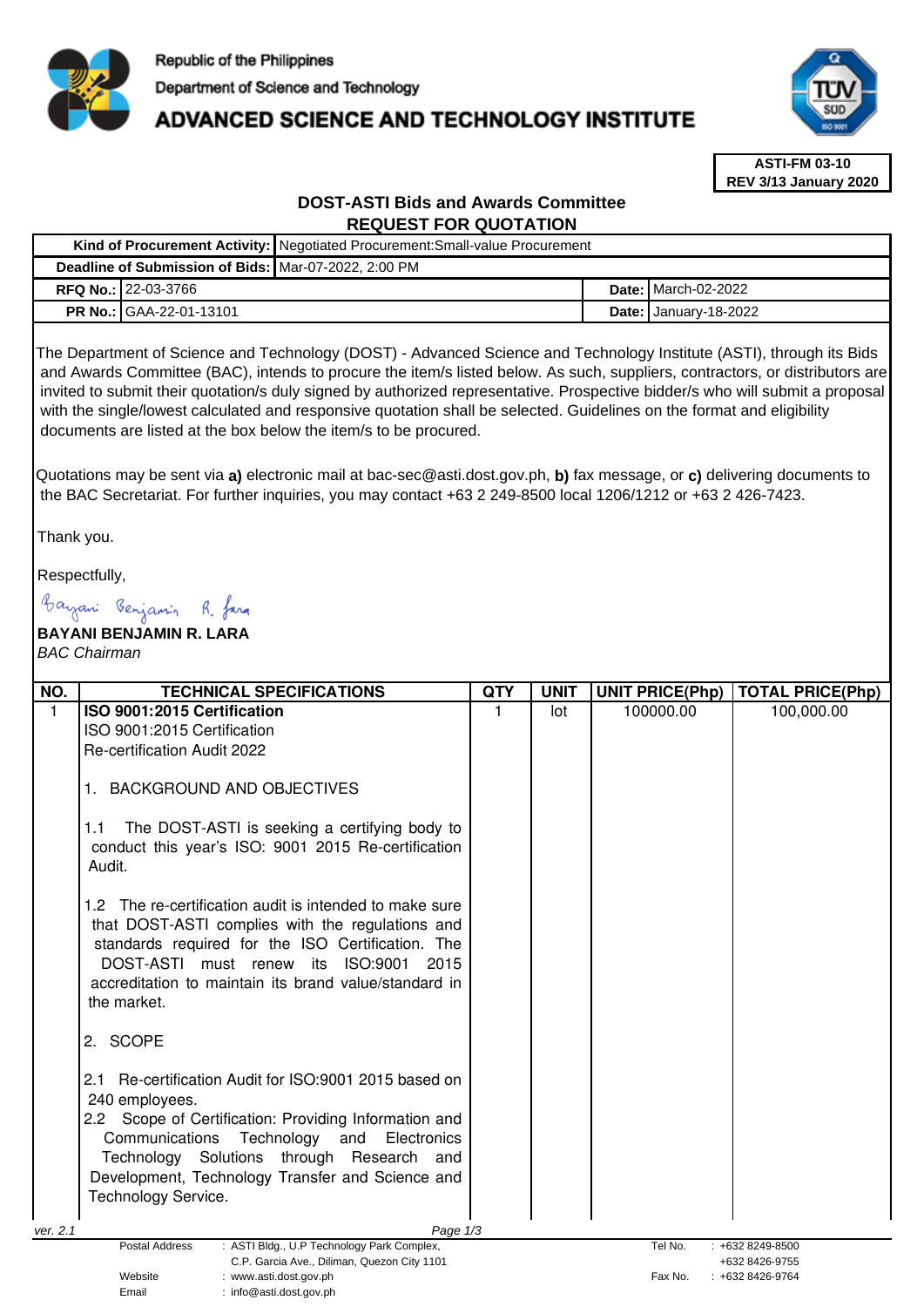| 3. METHODOLOGY                                                                                                                                                                                                                                                                                                                                                                                                                                                                                                                     |  |  |  |  |  |  |
|------------------------------------------------------------------------------------------------------------------------------------------------------------------------------------------------------------------------------------------------------------------------------------------------------------------------------------------------------------------------------------------------------------------------------------------------------------------------------------------------------------------------------------|--|--|--|--|--|--|
| 3.1<br>The auditing company shall send one (1)<br>competent ISO certified auditor.<br>3.2 The auditing company shall have established a<br>history of evaluation and certification of Quality<br>Management Systems.<br>Auditing should be conducted in any of the<br>3.3<br>following forms: (a) 100% Remoted Audit; or (b)<br>On-site Audit, subject to IATF and Agency Office<br>regulations.<br>3.4<br>Winning bidder/supplier shall borne the<br>transportation, food, and other miscellaneous<br>expenses of their auditors. |  |  |  |  |  |  |
| 4. SCHEDULE                                                                                                                                                                                                                                                                                                                                                                                                                                                                                                                        |  |  |  |  |  |  |
| 4.1 The preferred date for ISO re-certification audit is<br>in July or August 2022.<br>The DOST-ASTI shall<br>4.2<br>inform<br>winning<br>bidder/provider of the final schedule thru a written<br>notice.                                                                                                                                                                                                                                                                                                                          |  |  |  |  |  |  |
| 5. PAYMENT TERMS                                                                                                                                                                                                                                                                                                                                                                                                                                                                                                                   |  |  |  |  |  |  |
| 5.1 Bid/Proposal must be inclusive of taxes and other<br>charges.<br>5.2<br>Payment shall be based on the Government<br>Terms.                                                                                                                                                                                                                                                                                                                                                                                                     |  |  |  |  |  |  |
| TOTAL APPROVED BUDGET FOR THE CONTRACT:<br>Php 100,000.00                                                                                                                                                                                                                                                                                                                                                                                                                                                                          |  |  |  |  |  |  |
|                                                                                                                                                                                                                                                                                                                                                                                                                                                                                                                                    |  |  |  |  |  |  |

# **GUIDELINES**

## **A. Submission of Quotations**

- 1. Quotation/s shall include the Request for Quotation and/or the Purchase Request Number as state above;
- 2. Pictures or brand/model names or numbers, if applicable, should be specified in the quotation/s; and
- 3. Quotation/s must be signed by the company's duly authorized representative.

#### **B. Eligibiliy Requirements**

Pursuant to Annex "H" or Consolidated Guidelines for the Alternative Methods of Procurement of the 2016 Implementing Rules and Regulations (IRR) of Republic Act (RA) No. 9184, as amended by Government Procurement Policy Board Resolution No. 21-2017 dated 30 May 2017, the following documents shall be submitted except for Repeat Order, Shopping under Section 52.1(a), and Negotiated Procurement under Sections 53.1 (Two-Failed Biddings), and 53.5 (Agency-to-Agency):

## **For Procurement of Goods**

- 1. Upon submission of quotation
	- PhilGEPS Platinum Membership Certificate including Annex "A". If not available, the following alternate documents may be submitted:
		- PhilGEPS Registration Number
		- Mayor's Permit
			- For individuals/professionals engaged under Section 53.6, 53.7 and 53.9 of the 2016 IRR of RA No. 9184, only the Bureau of Internal Revenue (BIR) Certificate of Registration shall be submitted in lieu of the Mayor's Permit.
- 2. Upon issuance of Notice of Award (NOA)
	- ✓ Omnibus Sworn Statement